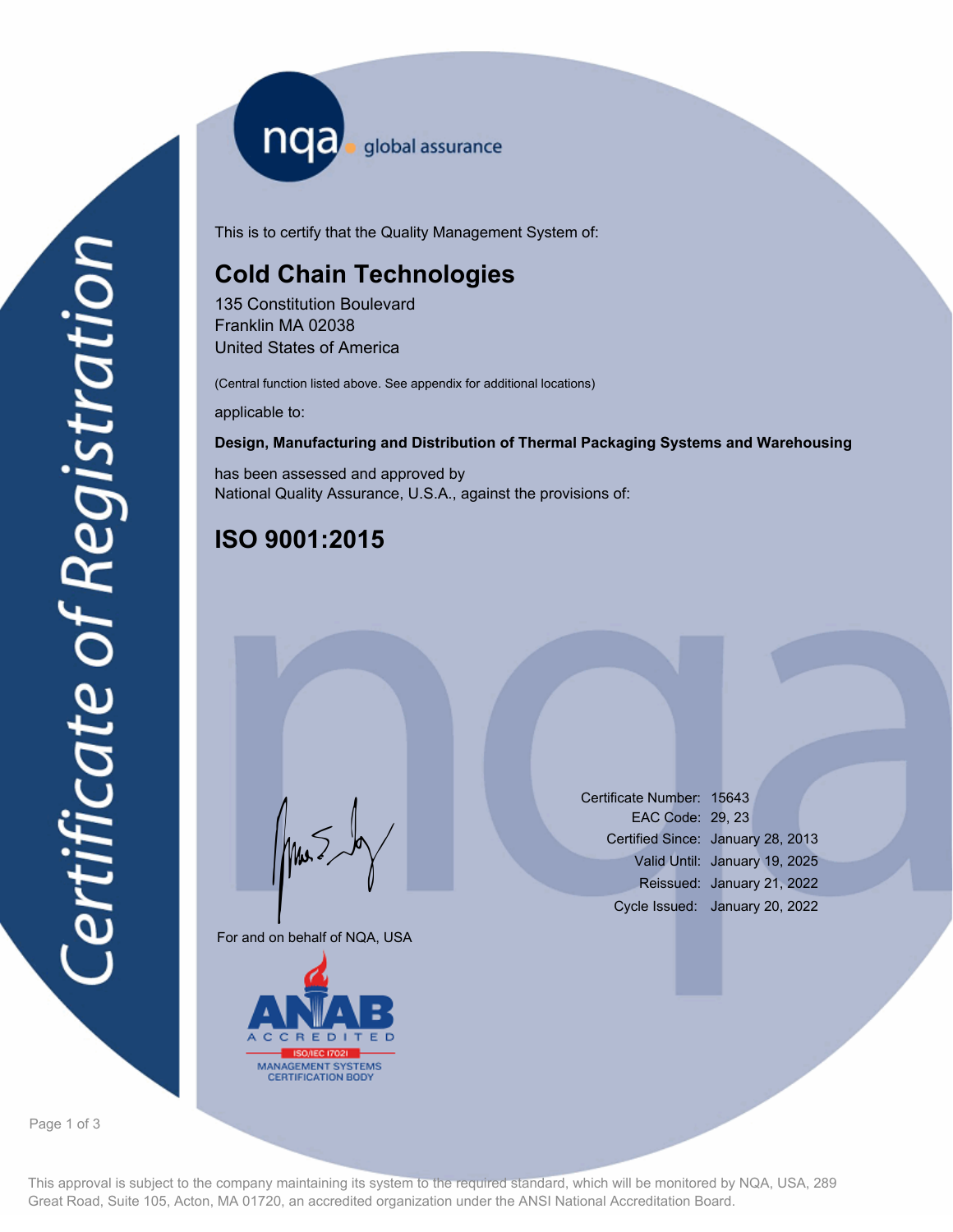nqa global assurance

Appendix to Certificate Number: 15643

## **Includes Facilities Located at:**

## **Cold Chain Technologies**

Certificate Number 15643 135 Constitution Boulevard Franklin MA 02038 United States of America

#### **Cold Chain Technologies BV**

Certificate Number 15643 Incheonweg 7 Rozenburg 1437 EK The Netherlands

#### **Cold Chain Technologies Asia Pte. Ltd**

Certificate Number 15643 140 Robinson Rd Singapore 68907 Republic of Singapore

#### **Cold Chain Technologies, LLC**

Certificate Number 15643 1080 Richard Petty Way Lebanon TN 37090 United States of America

Design, Manufacturing and Distribution of Thermal Packaging Systems, Sales, Admin, Order Processing, Client Services and Warehousing

Sales, Admin, order processing, client services, receiving, inspection, warehousing, inventory controls, kitting, and shipping

Sales, Admin, order processing, client services, receiving, inspection, warehousing, inventory controls, kitting, and shipping

Manufacture, Assembly, Refurbishment, Warehousing, and Distribution of Thermal Packaging Systems

> Certified Since: January 28, 2013 Valid Until: January 19, 2025 Reissued: January 21, 2022 Cycle Issued: January 20, 2022

Page 2 of 3

This approval is subject to the company maintaining its system to the required standard, which will be monitored by NQA, USA, 289 Great Road, Suite 105, Acton, MA 01720, an accredited organization under the ANSI National Accreditation Board.